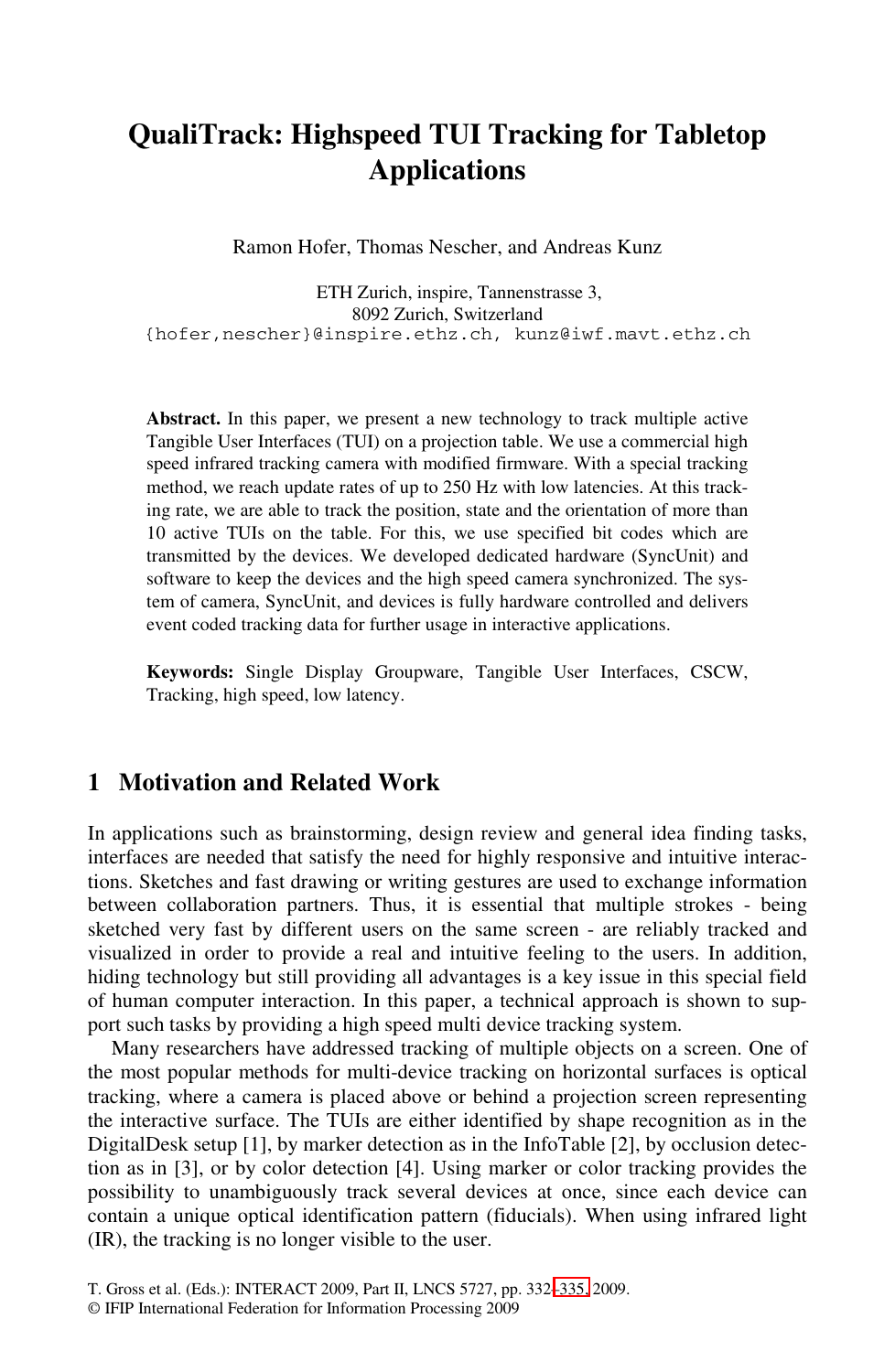Simulated table top tennis [5] is one of the very responsive systems that provides update rates of 60 Hz and latencies of only 50 ms by using commercial ART cameras. In [6], an infrared tracking system was developed which is able to track position, orientation and state of up to 7 interactive devices on a table. The final update rate was 20 Hz. By using device specific bit codes, simultaneous identification of all active devices was possible, but the tracking rate was low.

Up to now, there is no system which provides a high update rate  $(>100Hz)$  with reliable identification of multiple devices and determination of their states as well.

#### **2 System Components**

The QualiTrack system is an optical system using a high speed IR camera and a back projection onto an opaque table. Each interactive device has an integrated IR receiver, at least one IR LED, and also a signal processor. The devices detect an IR synchronization signal with their receivers and answer with a unique device code (a binary code of n bits). This code is flashed back bit per bit (IR LED on/off) upon every synchronization signal. At every synchronization signal, a camera frame is recorded and processed. When as many frames as the bit code length are triggered and recorded, the recorded camera frames are combined and the code, the position, as well as the orientation of the devices are determined. A dedicated hardware device, the SyncUnit, was developed, which handles the synchronization of all components, i.e. IR flash, camera trigger and data transfer from the camera to the PC host system.

A commercial high speed motion tracking camera from Qualisys, the MCU1000 (up to 1000 Hz) is used. In order to achieve high resolution at a high update rate, the camera is used at  $250$  Hz, at which it still provides the full resolution of  $658 \times 496$ (>250 Hz, the field of view is reduced). The camera contains an efficient hardwarebased blob detection and directly delivers the coordinates of detected IR points.

A dedicated SyncUnit (controlled by an ARM7 board) ensures that the camera and the interaction devices run in sync all the time. This synchronization is independent of the PC host system and runs on its own. The SyncUnit generates the sync IR flash to trigger the devices and it also triggers the camera. After that, the preprocessed data from the camera is received. USB is used to transfer the data from the SyncUnit to the



**Fig. 1.** Left: The QualiTrack setup. Right top: SyncUnit (ARM7 Board) and the IR Syncflash LED array. Right bottom: The Qualisys Camera ProReflex MCU1000 [7].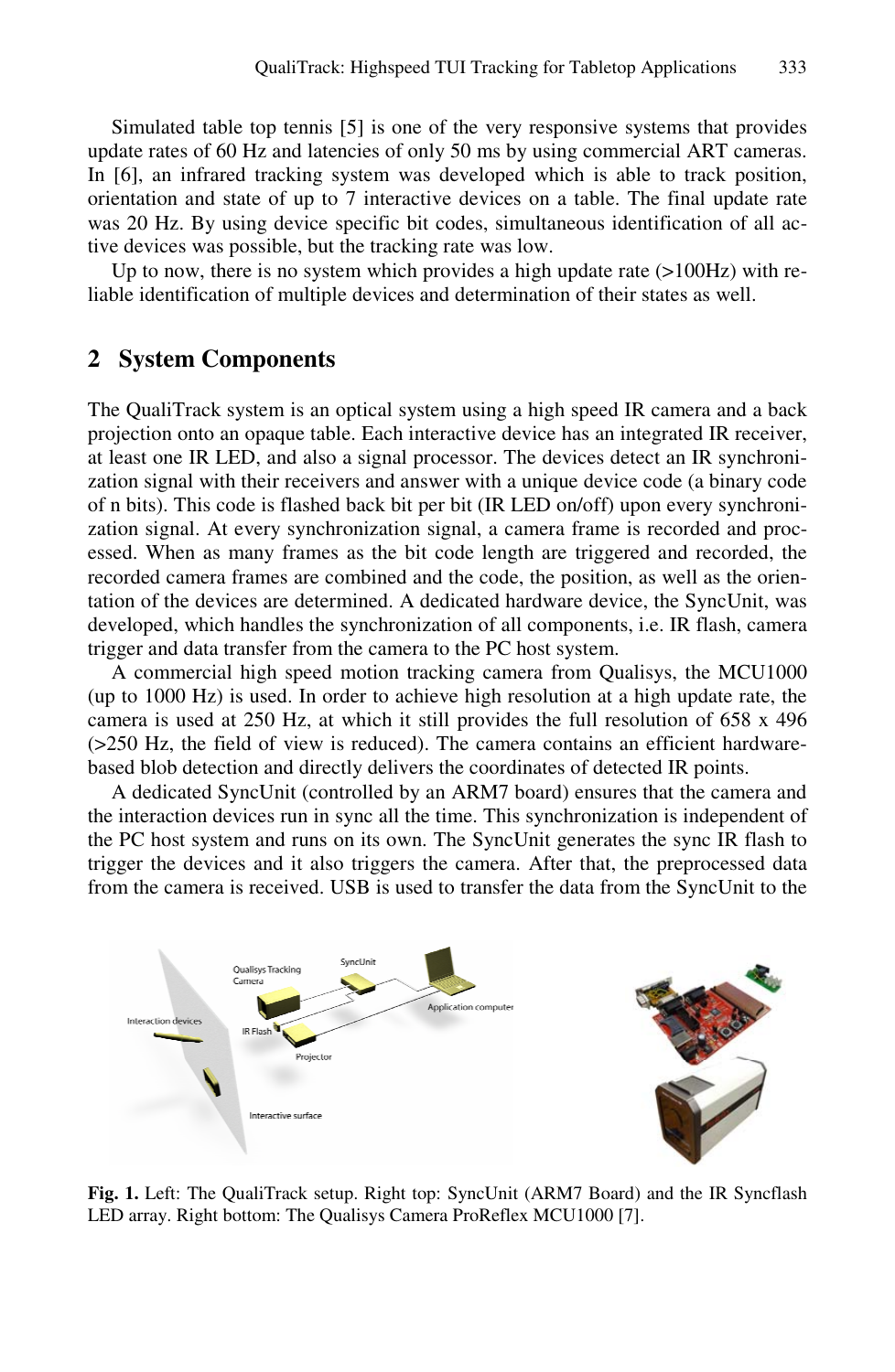PC. A Java application processes the LED position data into TUI data. This includes the computation of TUI center points, their position, rotation, acceleration, rotational acceleration, and path prediction. The processed data is then sent to a client application via network using the TUIO [8] protocol.

The system distinguishes between two different kinds of devices: Devices with only one IR LED for drawing and pointing, and devices with 3 IR LEDs. The latter can also be tracked in orientation for other interaction possibilities. By pressing the devices onto the screen, a switch can be activated to change the state. An example for such a device is the Handle Tool. It serves as a navigation device. By pressing and rotating it the drawing area is zoomed. Shifting and pressing will drag the drawing.

#### **3 System Characteristics**

In order to unequivocally identify the TUIs, several post processing steps are required on the PC host system. Per frame, the SyncUnit transmits a set of LED position coordinates and the bit position number to the PC host. As every device has its unique nbit code, the software on the PC host has to analyze n camera frames to identify the device. Hence, the real output frequency of the system of identified TUIs would drop to the camera frame rate divided by n. The smaller n is, the faster the system is, but the less TUIs can be used in parallel. To solve this problem, the devices' movements are predicted and each device's position is updated every time the camera sees it. This means that whenever a device enters the camera's field of view, the system has to wait for n frames to identify it (initialization phase). But for every subsequent frame, the device's position is updated whenever its bit code is 1 for a frame (LED switched on). Thus, the number of subsequent 0 in a device's bit code limits the update rate.

An 8-bit code was chosen for the system, in which only a single 0-bit is allowed between two 1-bits. Hence, the update rate only drops to half the camera frame rate. In order to further improve the tracking quality, the device's position is extrapolated using its previous velocity and acceleration. Thus, the device's position can be output at every camera frame using extrapolation. Although not all combinations of an 8-bit code can be used anymore, there is still a sufficient number of available IDs for all devices on the interactive surface of the table. Actually, this coding scheme would allow for having devices with low update rate as well (i.e. many subsequent 0).

There is another problem if a bitcode has many 1-bits: If many devices are used in parallel, they can also be active in the same camera frame. Thus, more potential collisions (extrapolated LEDs lighting up at the same location than another device's LED) are likely in particular if devices are close to each other. By employing position extrapolation, the area in which two devices could collide can be narrowed. Additionally, the bitcode should be chosen so that few devices have a 1-bit at the same bit position in order to minimize collisions. Apart from the 8-bit code, 2 more arbitrarily usable bits are appended to the code, which allow each device to signal its status to the PC host. This is used for instance to check whether a button is pressed. Thus, a status update is only possible after every 10th frame. The device codes were set with respect to the aspects mentioned before: update rate and collision prevention (see Fig. 2). For proofing the system's responsiveness, a pong game was realized.